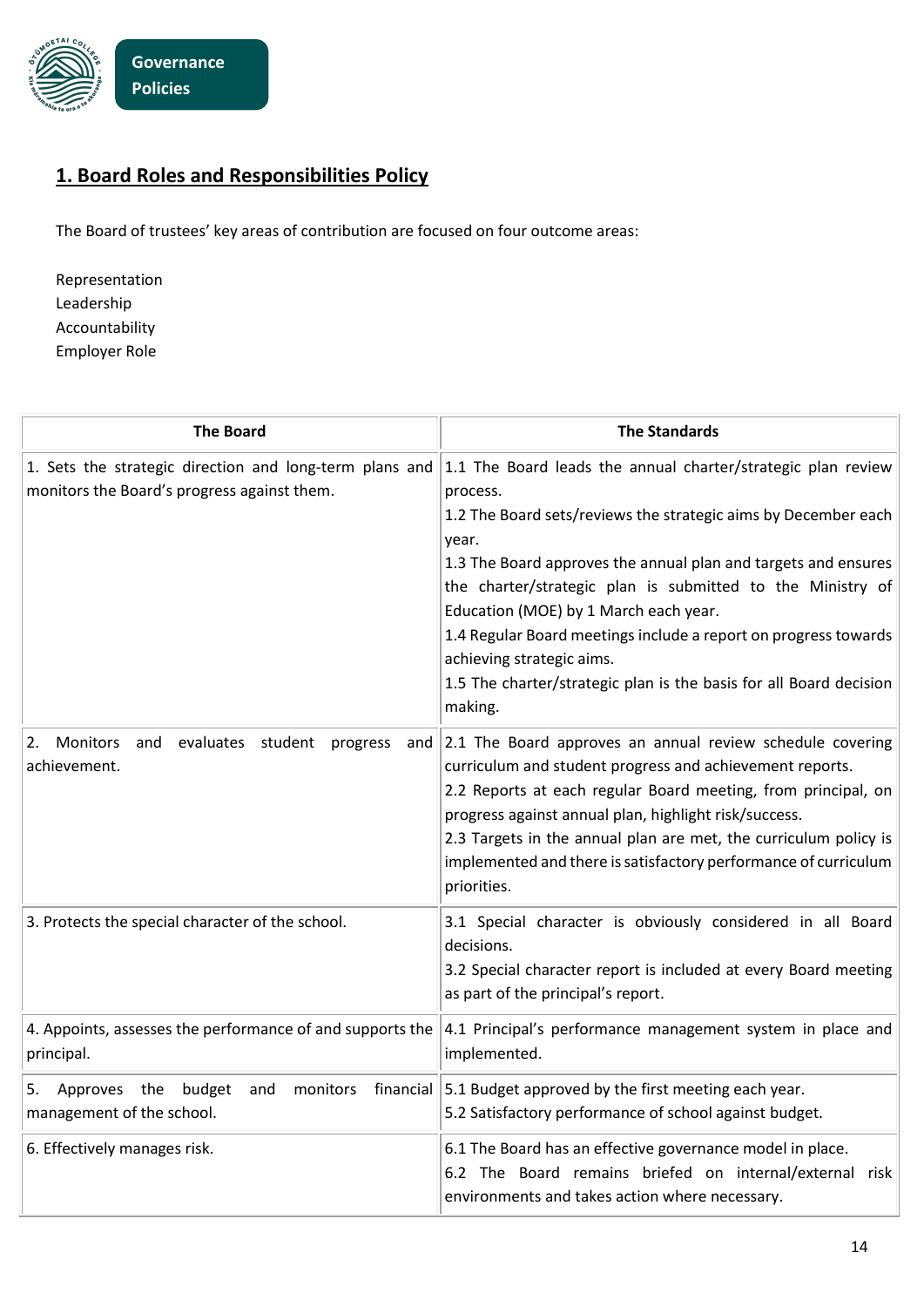

| <b>The Board</b>                                                                                                                                                            | <b>The Standards</b>                                                                                                                                                                                                                                                                                                                                                                                                                                                                                                                                                                                                                                                             |
|-----------------------------------------------------------------------------------------------------------------------------------------------------------------------------|----------------------------------------------------------------------------------------------------------------------------------------------------------------------------------------------------------------------------------------------------------------------------------------------------------------------------------------------------------------------------------------------------------------------------------------------------------------------------------------------------------------------------------------------------------------------------------------------------------------------------------------------------------------------------------|
|                                                                                                                                                                             | 6.3 The Board identifies 'trouble spots' in statements of audit and<br>takes action if necessary.<br>6.4 The Board ensures the principal reports on all potential and<br>real risks when appropriate and takes appropriate action.                                                                                                                                                                                                                                                                                                                                                                                                                                               |
| 7. Ensures compliance with legal requirements.                                                                                                                              | 7.1 New members have read and understood the governance<br>framework including policies, the school charter, Board<br>guidelines induction pack and requirements and expectations of<br>Board members.<br>7.2 New and continuing members have kept aware of any<br>changes in legal and reporting requirements for the school. Board<br>has sought appropriate advice when necessary.<br>7.3 Accurate minutes of all Board meetings, approved by Board<br>and signed by chair.<br>7.4 Individual staff/student matters are always discussed in<br>public excluded session.<br>7.5 Board meetings have a quorum of three members plus the<br>Principal or his/her representative. |
| 8. Ensures trustees attend Board meetings and take an<br>active role.                                                                                                       | 8.1 Board meetings are effectively run<br>8.2 Trustees attend Board meetings having read Board papers<br>and reports and are ready to discuss them<br>8.3 Attendance at 80% of meetings (min.)<br>8.4 No unexplained absences at Board meetings (3 consecutive<br>absences without prior leave result in immediate step down)<br>Refer Education Act 1989, s104 (1) (c)                                                                                                                                                                                                                                                                                                          |
| 9. Approves major policies and programme initiatives.                                                                                                                       | 9.1 Approve programme initiatives as per policies.<br>9.2 The Board monitors implementation of programme<br>initiatives.                                                                                                                                                                                                                                                                                                                                                                                                                                                                                                                                                         |
| 10. Fulfils the intent of the Treaty of Waitangi by valuing<br>and reflecting New Zealand's dual cultural heritage.                                                         | 10.1 The Treaty of Waitangi is obviously considered in Board<br>decisions.<br>10.2 The Board, principal and staff are culturally responsive and<br>inclusive.                                                                                                                                                                                                                                                                                                                                                                                                                                                                                                                    |
| monitors<br>Approves<br>and<br>human<br>11.<br>resource<br>policy/procedures which ensures effective practice and<br>contribute to its responsibilities as a good employer. | 11.1 Becomes and remains familiar with the broad employment<br>conditions which cover employees (i.e. Staff employment<br>agreements and arrangements).<br>11.2 Ensures there are personnel policies in place and that they<br>are adhered to e.g. Code of Conduct.<br>11.3 Ensures there is ongoing monitoring and review of all<br>personnel policies.                                                                                                                                                                                                                                                                                                                         |
| 12. Deals with disputes and conflicts referred to the Board<br>as per the school's concerns and complaints procedures.                                                      | 12.1 Successful resolution of any disputes and conflicts referred.                                                                                                                                                                                                                                                                                                                                                                                                                                                                                                                                                                                                               |